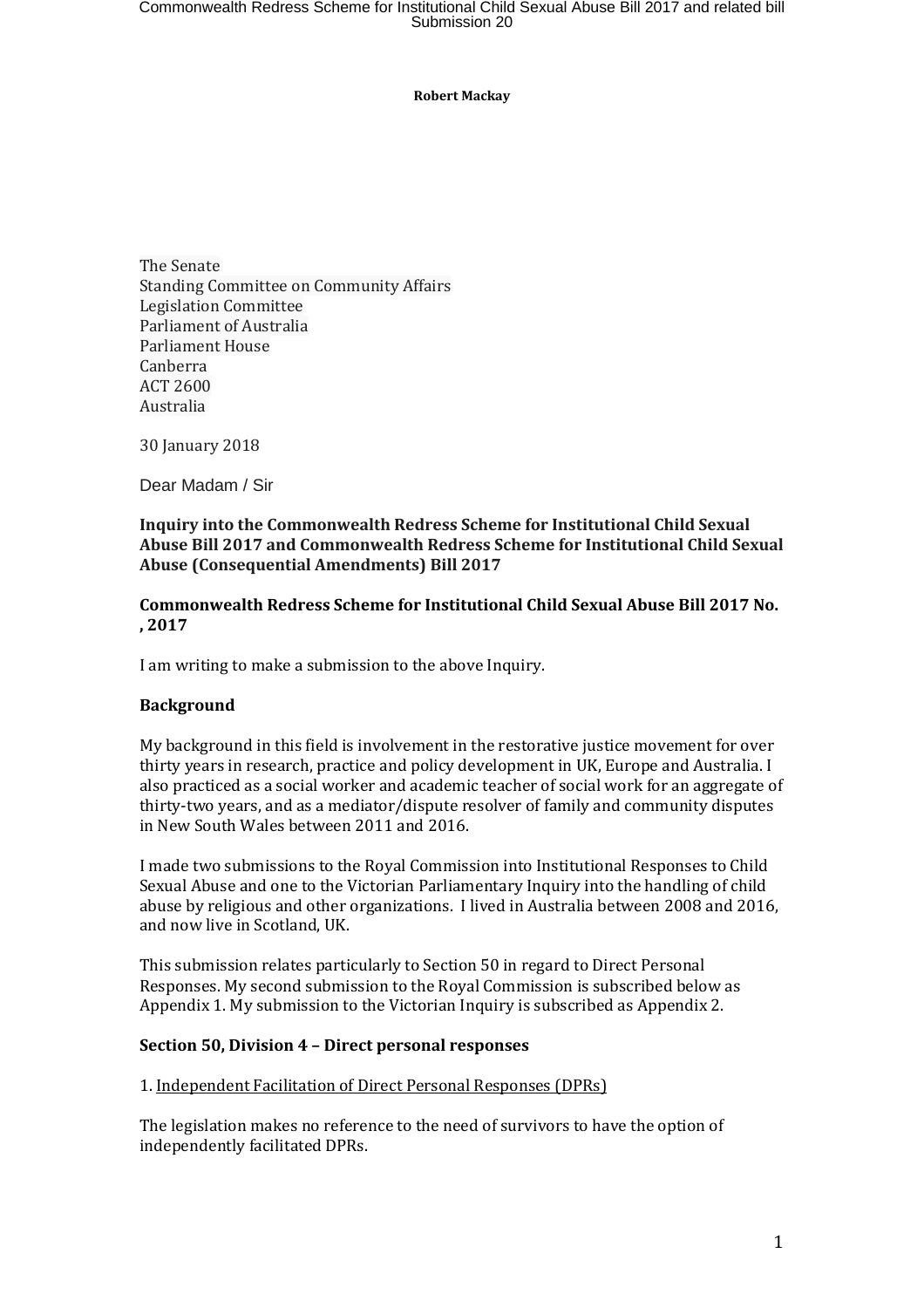In accordance with recommendations of submissions to the Royal Commission, especially (Edan Resolutions: *Response to Redress Consultation*), attached below, it is strongly recommended that the Bill makes provision for independent facilitation of DPRs in order to prevent further victimization of survivors and to ensure that there is a level playing field in the process of providing a direct personal response. This recommendation is in line with commonwealth practice in relation to responses to sexual abuse in the Australia Defence Forces.

It should be the responsibility of the organization responsible for providing the DPR to fund the independent facilitation.

The Commonwealth Redress Scheme Operator should establish a scheme for independent facilitation of DPRs. This work should include:

- 1. Identifying appropriate practice models, including upholding values relating to Cultural, Linguistic and Ethnic Diverse groups, including concerns for Aboriginal and Torres Strait Islander peoples;
- 2. Ensuring standards, training and monitoring of practice;
- 3. Identifying and certifying suitably qualified provider agencies and facilitators.

## 2. Unavailablilty of Direct Personal Responses where original institution no longer exists

It is suggested that this provision may be invoked where particular organisations such as schools or religious orders have ceased to exist but which operated under the authority of a wider church or other governing body which are still in being.

It is submitted that where a particular organisation no longer exists (such as a school or religious order within a church), it should be the still existing church or other governing body under whose jurisdication the organization operated, which should be responsible for providing the direct response.

## **Conclusion**

I hope that the Inquiry will give consideration to my concerns and proposals.

I pray that the legislation that is being developed in Australia will bring healing and solace to survivors and reform to institutions.

I wish you every success in your work

Yours sincerely

Robert Mackay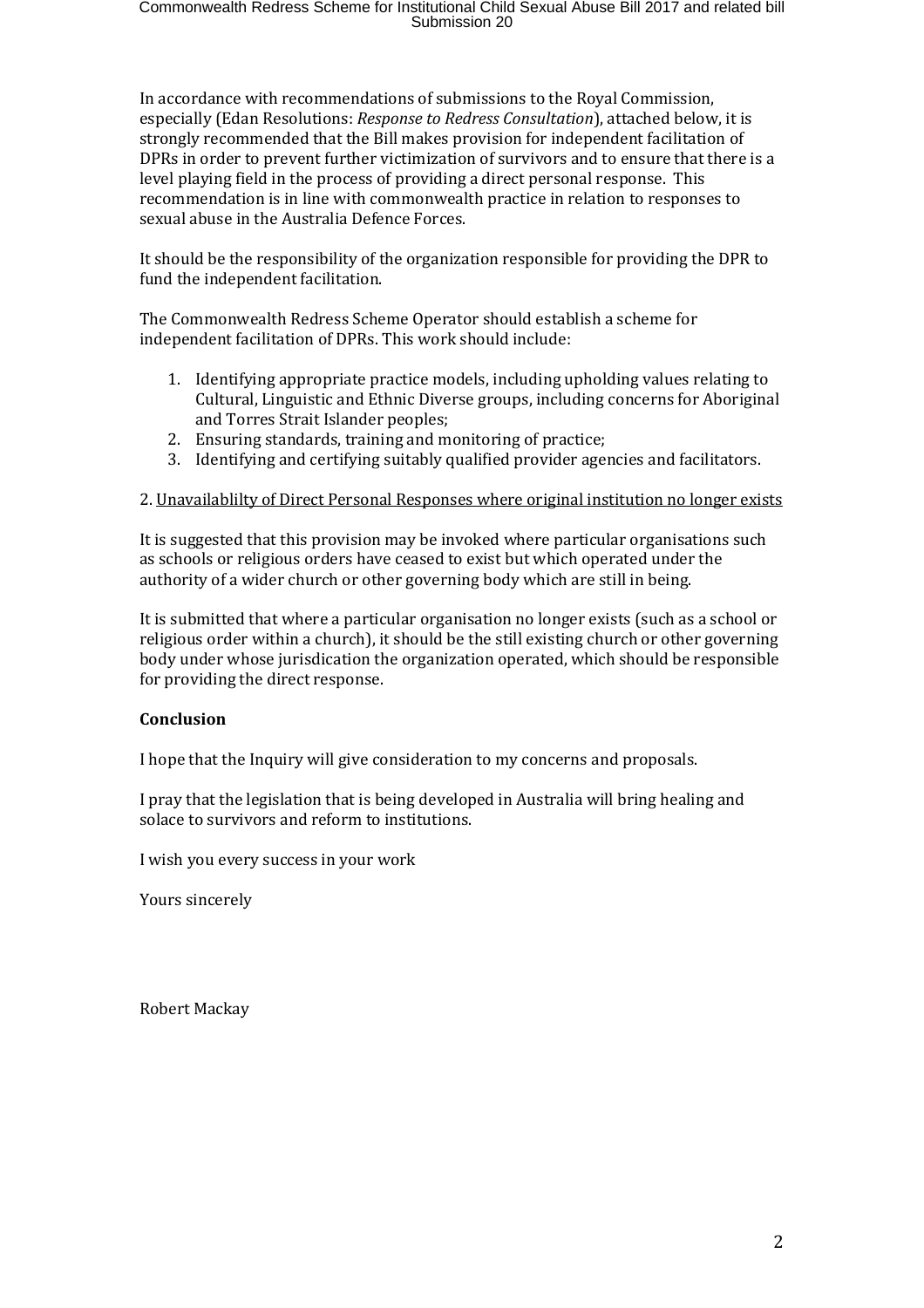Commonwealth Redress Scheme for Institutional Child Sexual Abuse Bill 2017 and related bill<br>Submission 20

# **APPENDIX 1**



*Mediation – Consultancy - Research*

**Robert Mackay**  MA, MSc, VGDipFDR, Accredited Mediator, Family Dispute Resolution Practitioner, Social Worker, Researcher

Document history: Version 01.04.2015

## **RESPONSE TO ROYAL COMMISSION CONSULTATION PAPER ON REDRESS SCHEMES**

#### **1 Introduction**

I welcome the opportunity to respond to the Consultation Paper on Redress.

This submission relates to Chapter 4 of the Consultation Paper.

It is proposed that the provision of an effective direct personal response is incomplete without the availability of competent facilitators or mediators to facilitate the process. This entails assessment of the suitability of holding direct meetings between survivors and institutions, and acting as mediator or facilitator of the meetings. There also needs to be provision for the follow-up of agreements and undertakings made at meetings.

This submission concludes with remarks about how a facilitated or mediated scheme for direct meetings could be developed. An Appendix contains an extract from my submission to the Victorian Parliamentary Inquiry on a range of restorative practices that are relevant in this field.

This submission is founded on two propositions:

- 1. Even if survivors have received good support and assistance to meet their needs, and representatives of institutions have been well trained and briefed in the issues, the risks that a survivor may experience re-victimisation in a meeting are significant.
- 2. There needs to be a clearer recognition of a restorative basis for the purpose and conduct of direct meetings in order to avoid negative outcomes.

The evidence for the argument is found in the text of the Consultation document itself.

## **2 The case for facilitated or mediated direct meetings between senior representative of institutions and survivors**

The authors raise a number of issues about the handling of direct meetings. Although they suggest a number of measures relating to the preparation of meetings, they do not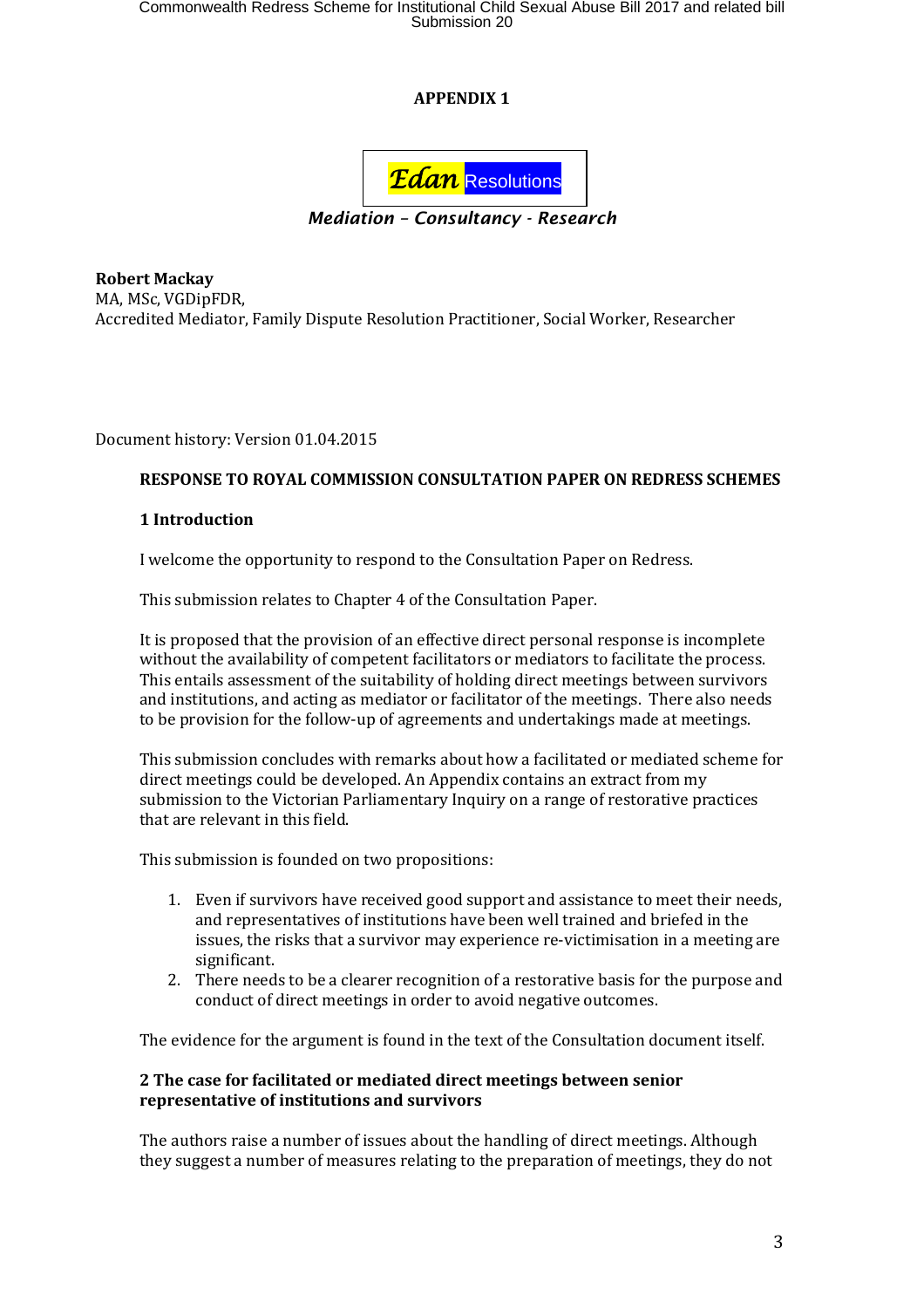address how these issues can be managed in the room. They do not refer at any point to the possibility of mediated or facilitated meetings.

The case for mediation and facilitation is presented as a series of responses to statements in the text.

## 2.1 A restorative lens

In Chapter 2, in section 2.5 it is conceded that although the terminology of restorative justice and therapeutic jurisprudence is not adopted (p. 53), the authors recognise that 'their focus on the importance of processes for empowerment, respect and psychological wellbeing means that they may be of value in this area' (ibid). This recognition is welcomed. However, it needs to stated that restorative justice is concerned with more than is suggested by the document's account (pp. 52-53). Restorative Justice is also concerned with how people have been affected by the harm that has been done and making agreements about how to address and remediate it. Much of what are proposed as beneficial outcomes in the Consultation reflect the purposes of a restorative approach to harm.

Related to this is the key restorative question of taking responsibility (p. 87). If an institution takes responsibility in the course of a direct meeting, how shall its performance be monitored and reported back to the survivor? It is difficult to see how this could be achieved without the involvement of an independent third party.

# 2.2 Accountability and Responsibility

On p. 84, important points are made about survivors' involvement in the design of redress schemes, as a matter of accountability to survivors. It is a relevant to ask how these negotiations are to take place.

The Forde Inquiry's statement that there is moral and political accountability is significant because both these forms of accountability are mediated through communicative processes. evidence (ibid) demonstrates very clearly that there was no process though which her (moral) concerns could be communicated with those with whom she was seeking dialogue. It is suggested that there was a gap in this and other cases, in the simple sense that they are not conducted in a way that allows for safe handling and management. This is represented by a lack of a restorative focus and independent oversight and facilitation.

## 2.3 Apologies

The authors acknowledge that

[T]he Royal Commission has heard that, for many survivors, the apology that the institutions have offered them can have a significant impact. Depending on the content, framing and delivery of the apology, the impact can be either positive, resulting in beneficial healing outcomes for the survivor, or negative, potentially resulting in further harm. (p. 89)

The NSW Ombudsman's focus on recognition in apology is consistent with a theoretical understanding of the levels of moral and spiritual injury as a denial of recognition[1](#page-3-0). Nevertheless, there are at least two elements of an apology. The first is the substantive

<span id="page-3-0"></span>j  $1$  RE Mackay. (2013) 'The nexus between restorative justice and rights' in T Gavrielides and V Artinopoulou (eds) *Reconstructing Restorative Justice Philosophy – Greek philosophers and human rights*. Aldershot UK: Ashgate.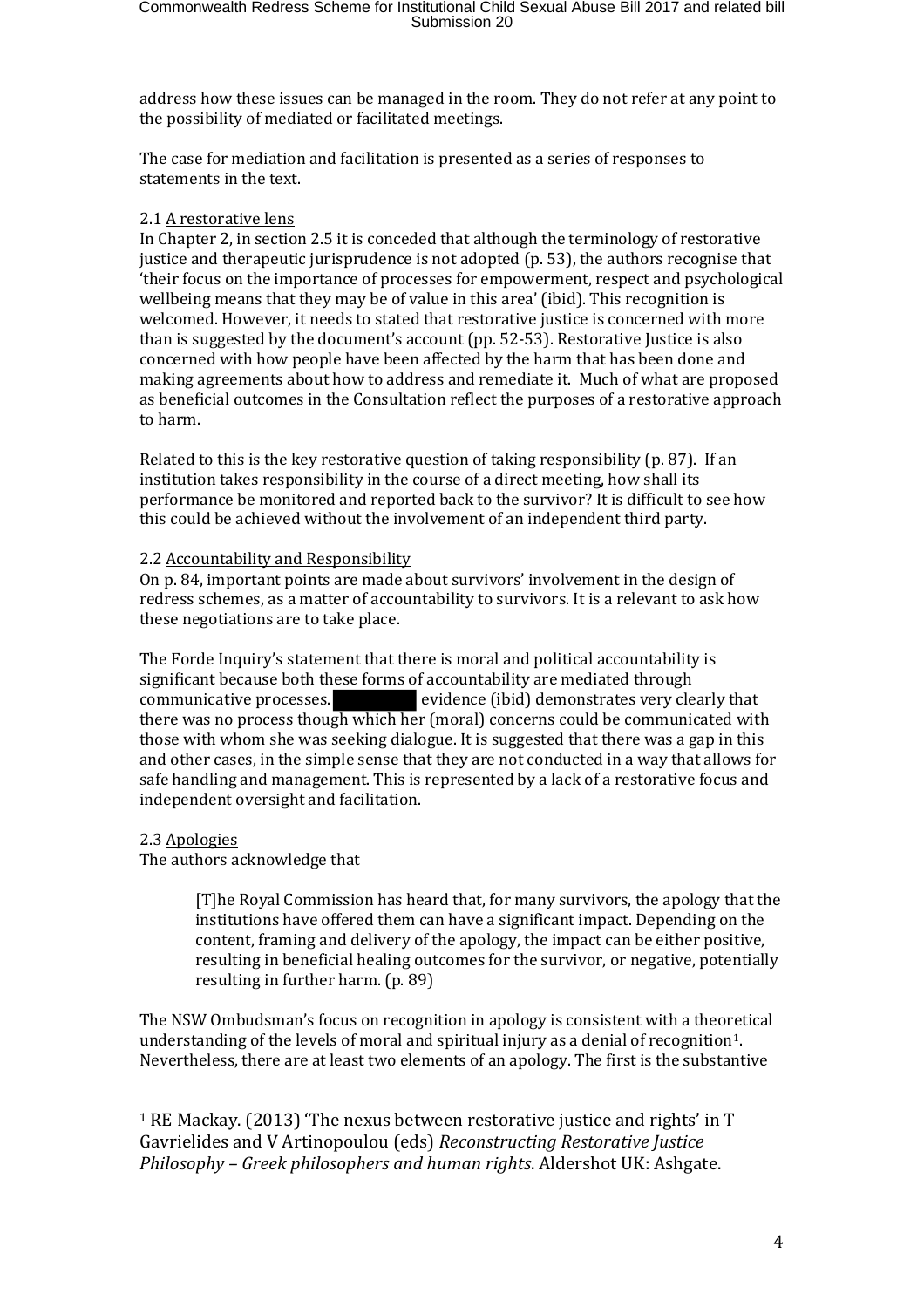statement. The second is the affective tone, which encompasses both emotional and moral elements.

## 2.3.1 *Content of apologies*

In the framing of apologies, the avoidance of power imbalance (see p. 83) can only be achieved in a safe negotiating environment. Mediators are skilled in assisting parties to crafting the wording of agreements in such a way that the needs and interests of parties are met. Simple bilateral negotiation of agreements such as apologies can be fraught with danger for the survivor.

The theme of content is covered in great detail in pp 87-88.

What is apparent here is that the negotiation of content of apologies is complex. Thus a variety of different concepts have to be held in play, such as the distinction between<br>apology and acknowledgement ( $\Box$ , p 87). Apologies may include , p 87). Apologies may include explanations, but not exculpations (ibid). There are questions about the level of detail , ibid), which is likely to vary in each case. The provision of reasons 'is a matter that needs to be considered very carefully in each individual case', but it is not quite clear what is meant by a reason in this context (p. 88). How will that consideration take place? All these variables and considerations suggest that there is a need for external assistance in negotiating what is important for each individual survivor.

# 2.3.1.1 **A note on Forgiveness**

In the same section, Lazare is cited as suggesting that an apology process gives 'the offended the power to forgive' (ibid). It is suggested that this quotation may be picked up as implying some endorsement of this statement by the Consultation's authors. Some survivors clearly do not believe that forgiveness is the purpose of meetings with institutions. Indeed, this is the position of mainstream restorative practitioners.

The Consultation also reported that institutions sometimes seek forgiveness (effectively) in exchange for an apology (p. 88). The Commission needs to reflect about whether this is an appropriate approach for institutions to take. Contrary to what the authors appear to imply, forgiveness is not covered by any of the six 'R's adumbrated by the NSW Ombudsman (p. 85). A request for forgiveness may be experienced as an additional stressor for the survivor. An apology should be both explicitly and implicitly without condition.

## 2.3.2 *Affective tone*

Attitudes and values are often communicated non-verbally. Humans place great store on their intuitive responses to the communications of others. Interpretation of the behaviour of others is complex and liable to some misinterpretation. However, perceptions can be challenged and emotional release can be achieved through communication about our responses with the other. Such encounters are not easy to handle by parties acting alone, even with supporters in the room. However, working with people's perceptions of each other's behaviour is the stuff of relational family dispute resolution. It is suggested that in order to achieve the maximum benefit of apology, both for the offerer and the receiver, direct facilitated interaction is likely to be more effective than even the most skillfully and sensitively drafted text.

The authors rightly emphasise the issue of genuineness and sincerity of apologies. The NSW Ombudsman, whom they quote, writes tellingly of the affective tone of apology:

The NSW Omudsman refers to regret as a key component of an effective apology. The Ombudsman describes regret as 'an expression of sincere sympathy, sorrow,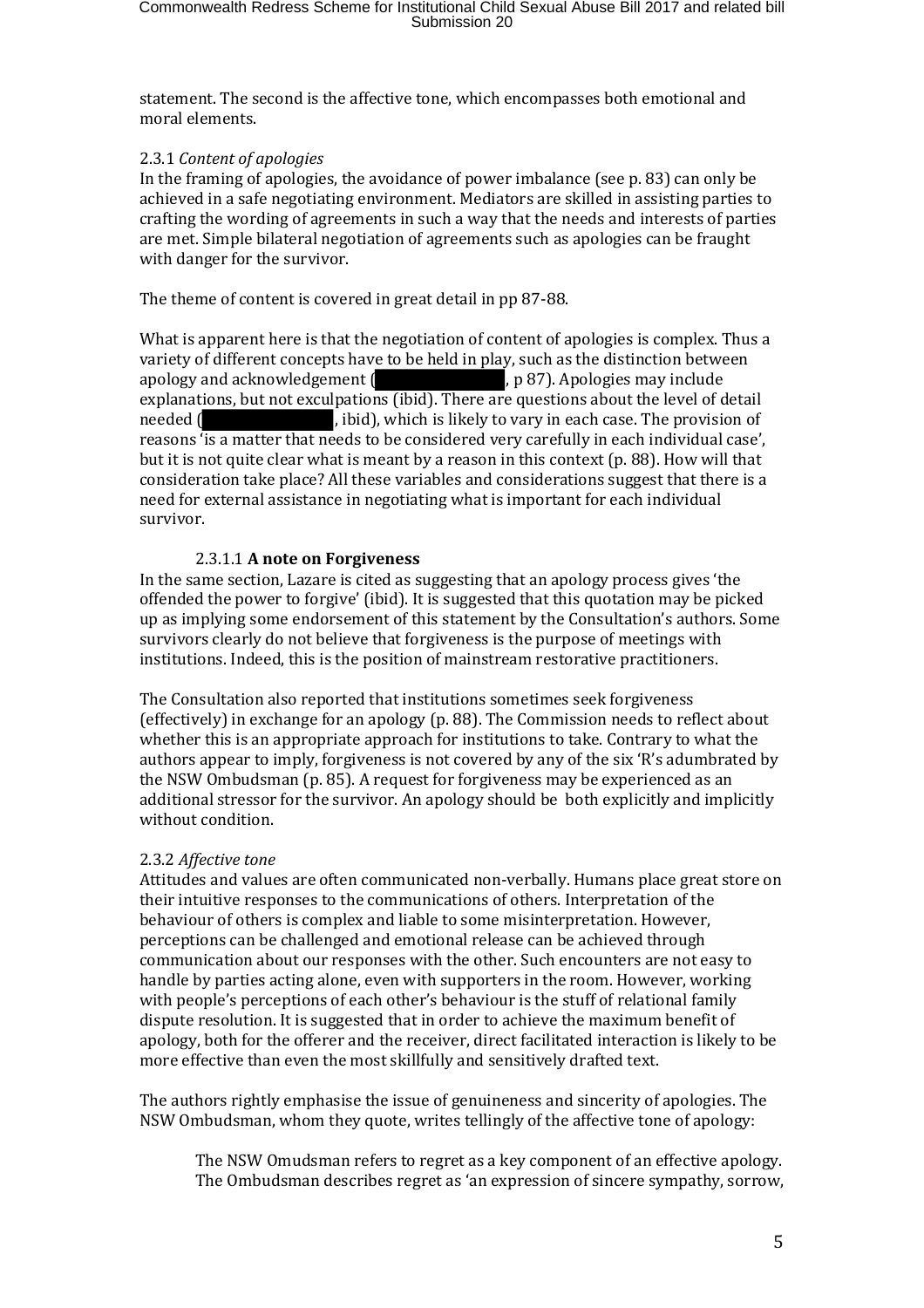remorse and/or contrition', noting that the content, *form and means* [my emphasis] of communication of an apology is very important as it can indicate the level of sincerity of the apologizer (p. 88)

DG makes a direct connection between genuineness and engagement (p.86). The experienced 'hollowness' of the apology is something that was judged to be 'worthless'. The sense of alienation is palpable. This is an issue of *affective tone*.

The importance of direct engagement is emphasised by JE (pp. 85-86). The institution needed to make 'an effort to understand what I'd gone through" (p. 86). He goes on to suggest that each individual case needs to be addressed by institutions 'like they know about it and put themselves in your shoes for five minutes and can apologise' for the suffering he went through. It is difficult to imagine how a meeting bearing the heavy load of feeling that JE conveys, could be conducted without independent facilitation. Similarly, a facilitated meeting could provide the setting in which understanding is generated.

## 2.3.4 *Concluding remark on Apologies*

Carroll's comment on 'good enough' apologies, makes it clear that the interplay between the survivor's level of need, as expressed by their perception of the level of harm, and the attributed level of responsibility of the perpetrator, have a considerable bearing on the impact of an apology. It is difficult to imagine a more sensitive field of negotiation. To countenance such negotiations proceeding without the offer of skilled mediators or facilitators, even with high levels of support and coaching to the individual and institutional parties, is to support a policy condoning unacceptable levels of risk.

#### 2.3 Meetings with senior institutional representatives pp89 -91

In section 4.1 it is recognised that survivors' experiences of direct meetings have been mixed (p. 80).

The Consultation reports that survivors want to tell their stories and to feel respected by the senior officials of the institution. They wanted the officials to be sincere and genuine (p. 89). Clearly some survivors have not had positive experiences.

## 2.3.1 *Setting the agenda for meetings and preparation*

It is essential that what gets discussed at a direct meeting is driven by the needs of the survivor. It is sometimes difficult for a party to a negotiation to raise what they need to raise. It is often the part of a facilitator or mediator to help parties prepare how they will raise matters in a joint session. This is particularly helpful if a survivor does not have much experience of formal negotiation settings.

On p. 91, the authors refer to concerns about the wearing of uniforms, location of a meeting and the opportunity to bring a support person. What is in play here is how are all these matters to be dealt with before the meeting. Without an independent third party, these pre-negotiations, which are inevitably more stressful for the survivor than the institution, may need to be the subject of a request by the survivor, thus placing them in the role of supplicant. Alternatively, the institution may make proposals for the preliminary arrangements, which the survivor then needs to negotiate about. Much unnecessary stress would be removed were this preliminary process to be handled by an independent third party.

## 2.3.1.1 **Undertones**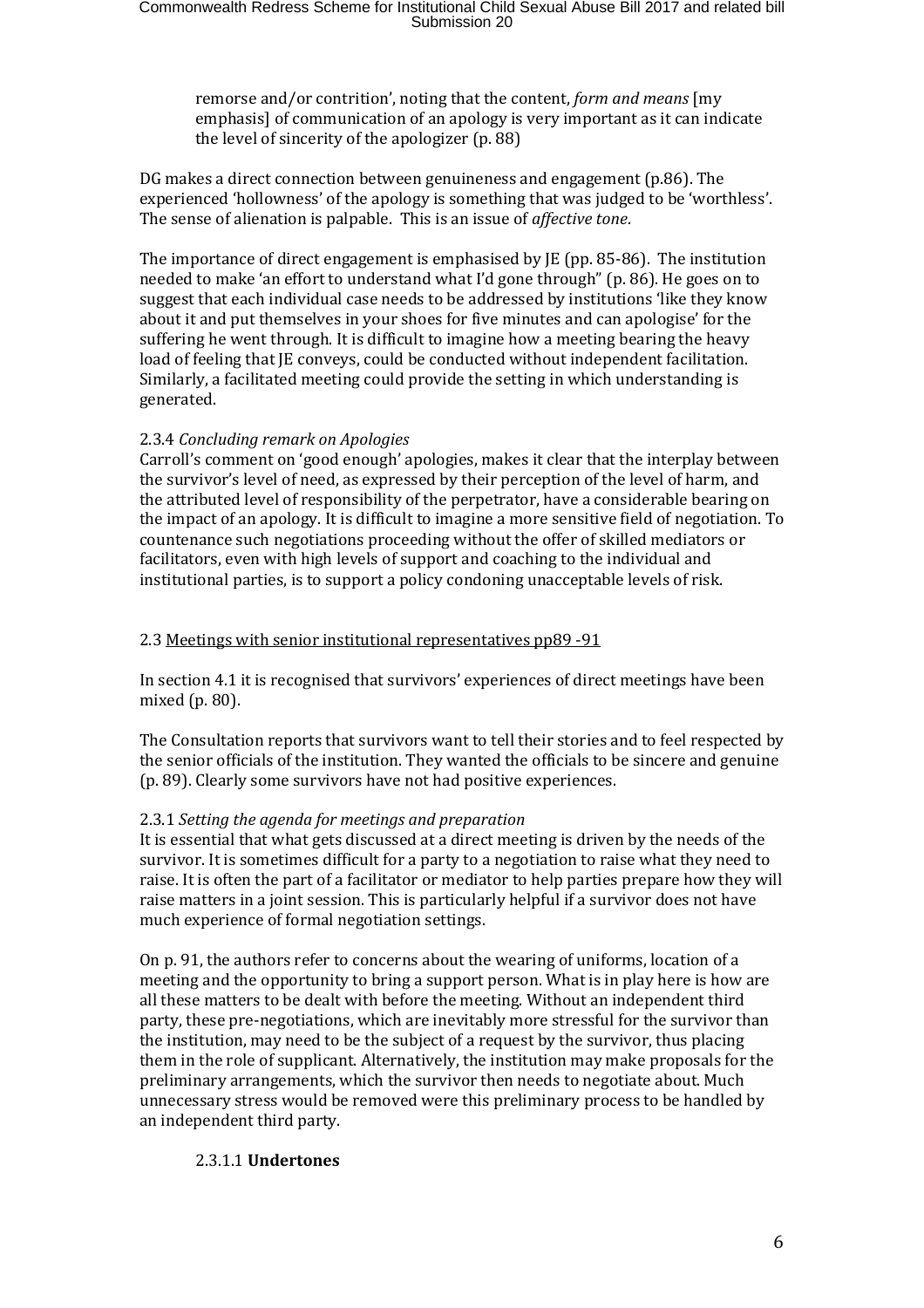The quotation about the Catholic Church's Towards Healing process discloses the potential mismatch of agendas between the institution and the survivor. This is also reflected in the evidence from the Anglican Church (p. 90). Both these churches espouse a pastoral agenda. A key issue for a survivor is likely to be whether they wish to be responded to within the framework of a church's pastorship. 'Pastoral' implies a relationship between a shepherd and the sheep. In this context, the church must be considered the shepherd and the survivor the sheep. It implies that the sheep will be guided and gathered. This is no mere fanciful playing with words. The imagery is keen and alive in the mind of all who have attended Christian churches, and will be particularly strong in the minds of those who experienced abuse as children. It implies that the church still has and, indeed still ought to have, a role to play in the life of the survivor. It implies it holds a role of leadership. This may not be in the mind or intention of the church, but churches need to be alive to the possible way a specifically ecclesiastical and theological language is picked up by survivors.

However, it is not sufficient that this type of issue is picked up in pre-meeting coaching. Each case will have nuances that need to be explored and managed in the direct meeting. This links directly to the next section.

#### 2.3.2 *Power imbalance*

Power imbalance is recognised as being an issue in the dynamics of meetings, specifically in the sub-section on Apologies (p. 83).

Apologies should be carefully made to ensure that they do not reinforce any power imbalance. Eldridge and Still write:

> The apology should be for the survivor's well-being, not just a device to make the offender feel better. If it is truly for the survivor, then care needs to be taken that there are no hidden messages within it that enable the offender to maintain power and control. (ibid)

It is suggested that power imbalances are inherent in the relationship between perpetrators and survivors. (For the purpose of this analysis, institutions are secondary perpetrators.) It is asking a great deal of both the survivor and the representative of the institution to manage this imbalance effectively, even with the assistance of prior training, support and coaching and the presence of a supporter in the meeting.

The authors acknowledge that power imbalances can lead to institutions controlling the agenda of meetings, thus reinforcing power imbalances (p. 83). They cite a clear<br>example of that from  $\blacksquare$  who had to exert considerable assertivenes , who had to exert considerable assertiveness to prevent the representative controlling the meeting. Her request to hear the representative's response to what she had said to them follows a precept of restorative conversations. Not everyone would have been able to carry out this challenge. In a mediation or restorative conversation it would be for the mediator or facilitator to hold the agenda and the safety and integrity of the process.

A further imbalance is created by the classic 'repeat player' / 'one-off player' dynamic that often affects powerful and less powerful parties in negotiation. In the clergy abuse field, institutional representatives are likely to be repeat players. They therefore have the advantage of knowing the rules of the game. That gives them a distinct advantage in developing a comfort zone, but it may also lead to a thickening of the skin, which the 'one-off' survivor will inevitably pick up and react to. This is a potentially volatile scenario, which the presence of a third party as facilitator or mediator can help to defuse.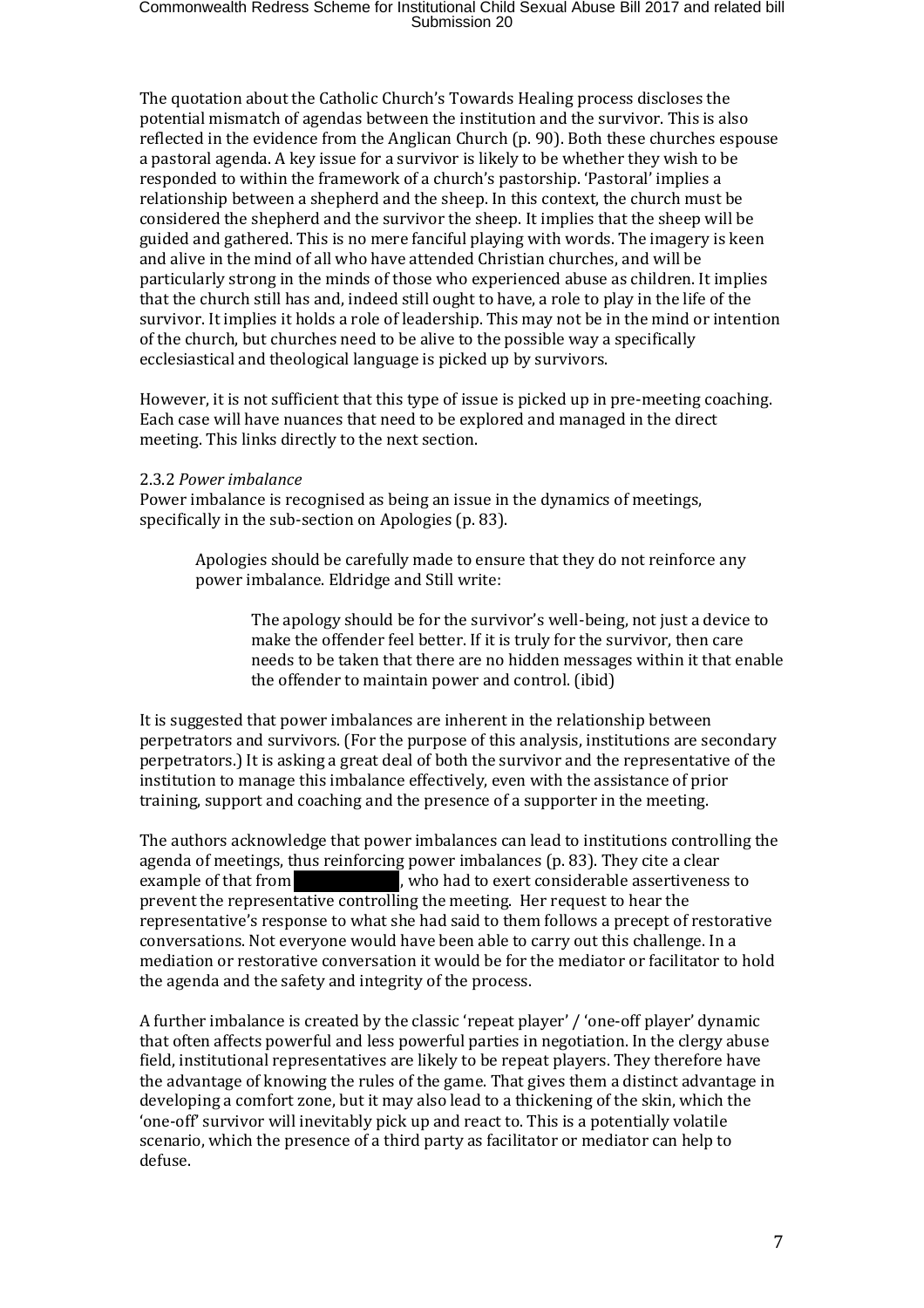There is a strong need to reinforce the secular egalitarian principle between the survivor and the institution. Institutions should not be permitted to play their part in direct meetings in any way that implies greater standing of any kind. The surrender of control of the process of the meeting to a third party working to secular professional standards is a critical mark of humility, both symbolically and practically for religious bodies. It can also serve to level the pitch of the negotiation field.

These issues need the independent oversight and intervention of a third party in the room.

# 2.4 Assurances and undertakings (agreements)

The drafting of agreements is not a light undertaking. The effectiveness of an agreement lies not only in the intention of the parties, but also in its clarity and realism.

One of the roles of a mediator is to reality-check proposals that parties in mediation put forward for possible agreement. A mediator will work through with the parties the implications of agreements.

Whilst it is not the role of a mediator to supervise agreements, review sessions can be set up to monitor agreements. In the domain of restorative justice, in NSW the Forum Sentencing scheme does supervise agreements that have been endorsed by the courts.

It has been put to me by a survivor that follow-through on agreements is critical for a survivor. Any scheme for direct meeting will need to have some mechanism for monitoring the fulfillment of agreements. This has a bearing on the relationship between direct meetings and redress schemes (immediately following).

# **3 The relationship between direct meetingss and a Redress Scheme**

The statement at Section 4.3 of the Consultation (p. 103) that '[A]n appropriate personal response … cannot be provided through a redress scheme independent of the institution' is simply incorrect. The evidence provided by the University of Sydney Centre for Peace and Conflict Studies and Edan Resolutions shows that such schemes have been provided in Belgium and The Netherlands<sup>2</sup>.

Section 4.3 speaks of the role of an intermediary. However, it is not clear whether this means a person supporting the victim, or a person acting in a mediatory or facilitative role.

Of course, it is possible to separate out the adjudication of material redress from the provision of the type of amends that can be achieved through restorative practices. It is also possible to separate those elements, even if direct meetings are facilitated/mediated by third parties. However, it is suggested that if the arguments is accepted that such meetings may need to be facilitated or mediated, it should be an open

<span id="page-7-0"></span> 2 (2014) Centre for Peace and Conflict Studies, University of Sydney and Edan Resolutions, with W. Lambourne. Submission to *Royal Commission Into Institutional Responses To Child Sexual Abuse,* Issues Paper 6 *-* Redress Schemes. On a proposal for a restorative mediation redress scheme.

http://www.childabuseroyalcommission.gov.au/getattachment/80916009-0cff-44e5-bbc8-9923f5c1985c/25-Centre-for-Peace-and-Conflict-Studies-Sydney-Un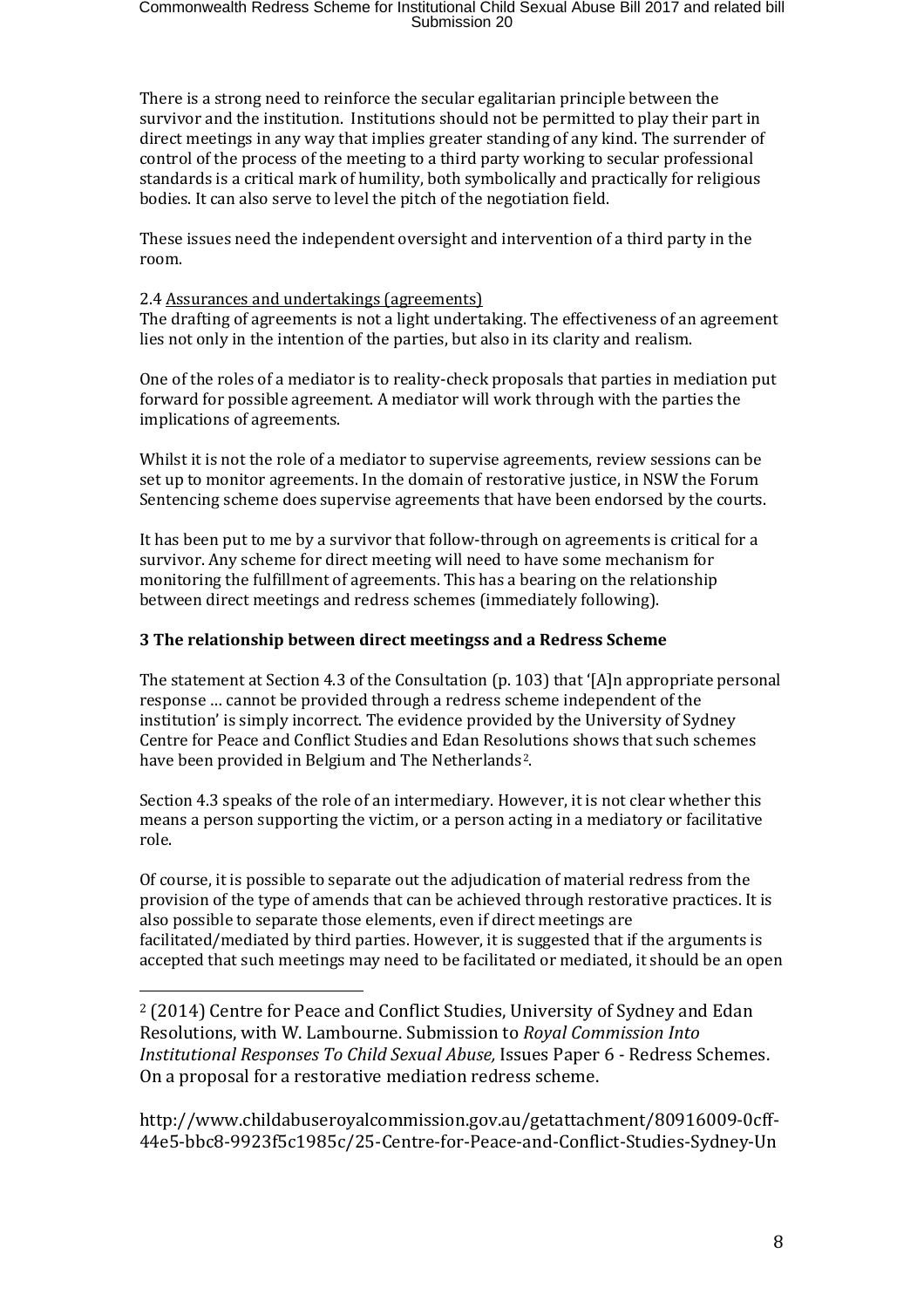question as to whether they are linked to formal processes for allocating material awards. In current justice – penal systems some restorative programs do link the elements of mediation and adjudication; some do not. How that is decided is a matter of policy taking into account the context and the aims of any scheme or system of justice.

# **4 Reintroducing a restorative approach to direct meetings and Redress Schemes**

The authors are clear that those who participate in direct personal responses should be well prepared either through personal support, counseling or therapy in the case of survivors, or through extensive briefing and education in the case of institutions. It is strongly put that these are necessary but insufficient components of a holistic approach to healing and resolution of historic child sexual abuse. It is accepted that restorative practices are not magic bullets that substitute for therapeutic and educational approaches. However, rightly understood, they complement these approaches and add additional value. Ignoring the contribution of restorative practices, is to leave too much to chance in the interaction between individual institutions and survivors. The potential risks in such an approach are already well known and have been rehearsed in the Consultation.

It is therefore strongly recommended that the Royal Commission revises the Consultation's position on restorative approaches.

# **5 How a mediated or facilitated restorative model can be developed / practical recommendations**

In a joint submission with the University of Sydney it was proposed that a restorative mediation scheme could be tied directly to a redress scheme. That option is not being canvassed by the authors. This model is operating in The Netherlands and in a variant form in Belgium. This approach deserves review.

There is another model which emerges from the analysis above. This is to provide the option for survivors for facilitated or mediated meetings, independent of an integrated scheme. This would entail third party neutral assistance in preparing meetings, convening and meetings and acting in a mediation or facilitation role. However, there also needs to be follow up involving offering review meetings with the facilitator or mediator, and some form of formal monitoring of agreements.

This approach could also be adapted and used in the case of collective forms of direct personal response (p. 95).

It is suggested that this would be a delivered as a service independent of institutions and survivor groups.

The issue of funding is complex, but however this is provided, there would need to be a clear charter of independence from institutions. It would be better that, if funding comes in whole or in part from institutions, it is vired through a government body from whom the mediation agency holds a contract for service provision.

The service should be provided by accredited mediators who have received additional training in the field of historic child sexual abuse and trauma.

It is recommended that such a service is provided by an agency or agencies with proven and reliable track-records in the delivery of high quality mediation services.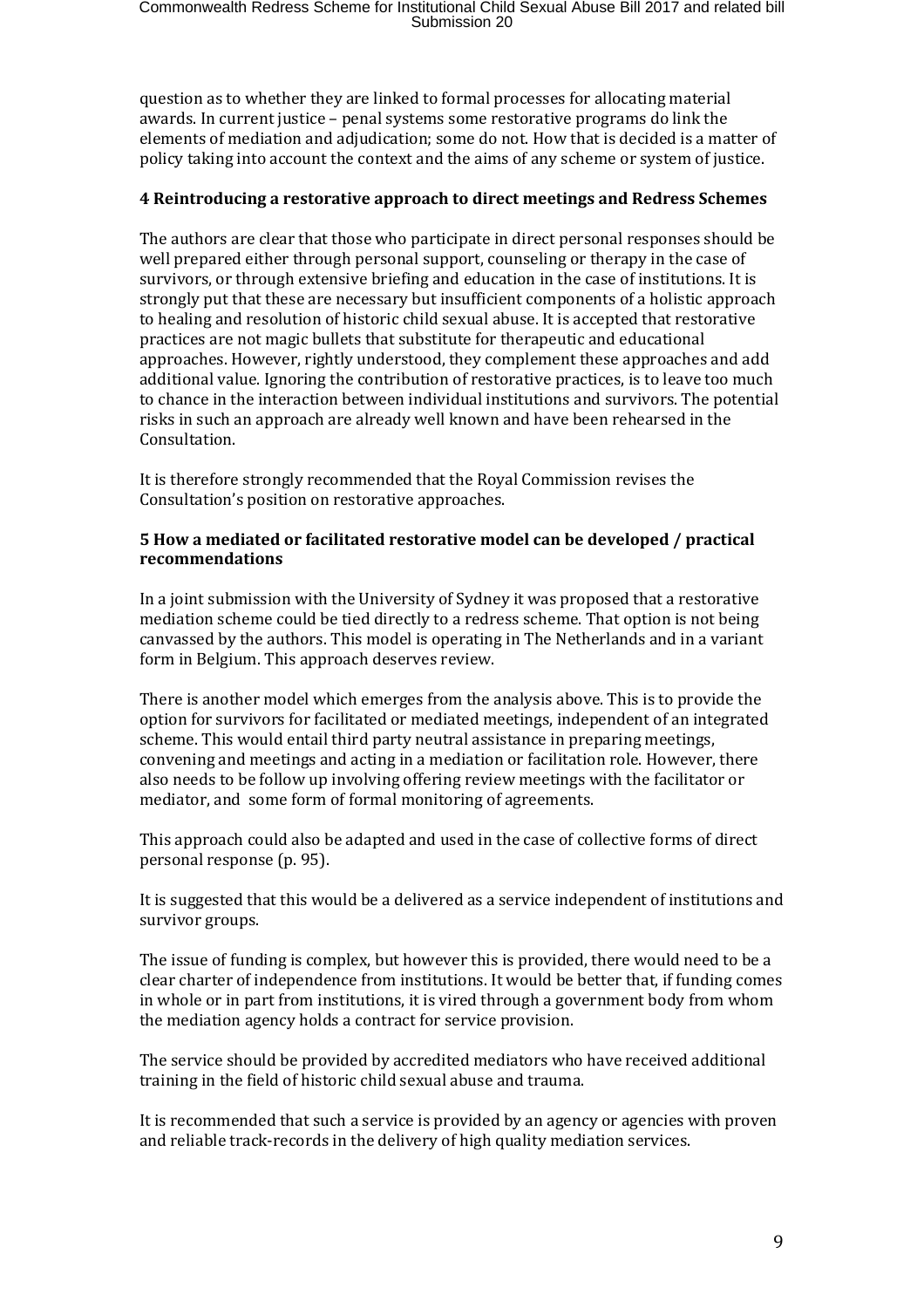# **APPENDIX 2 – Extract from submission of Robert Mackay to the Victorian Parliamentary Inquiry into the Handling of Child Abuse by Religious and Other Organisations[3](#page-9-0)**

**3. Exploring the viability of approaches to bring together victims and offenders, and others who carry responsibility for the harm or who have been affected to facilitate healing (including when possible spiritual healing)**

Here are three examples of *restorative* practice.

#### *Healing Circles*

*Healing Circles* developed at Marquette University (Wisconsin, USA) provide an excellent model of practice. In this model a number of parties, not necessarily directly known to each other, come together and share their experience of being involved with the issue of the abuse of power by people with power and authority in the Church. Their experience may be that of a victim; or a church worker, priest, religious or bishop, who has been touched by the issue in their work; or an offender. Each is encouraged to share their experiences and to receive the experience of being heard and listened to. The Circle provides the participants with the further experience of being validated. This means that they can have the feeling that their statements of need, concern or remorse have been taken seriously by others within the community of the Church. This approach has a strong spiritual base. There would need to be some liaison with the supervisor of offenders involved in the process. It would also be necessary that victims were well supported before the meeting. In general, this approach needs considerable preparation of the participants, and careful assessment of whether they are able to benefit from the experience and of their potential vulnerability in the Circle. It is not necessary for an offender to be present at a *Healing Circle*.

## *Conferencing*

*Conferencing* is a term that covers a number of approaches that bring together victims, perpetrators, their supporters and relevant community members, to address what happened (the incident or episode); how people have been affected, and what can be done to put things right in a way that is both fair and will reduce offending in the future. These approaches are mostly confined to the criminal justice system, workplaces or the education system. Most usually the participants include the victim and perpetrator involved in the same incident or episode. Sometimes more than one victim may be involved. Sometimes there is no victim present. In that case, the victim perspective is represented by someone with expertise in victimology (e.g. an officer of *VOCAL,* Victims of Crime Assistance League NSW).

This approach has been used by the NSW Department of Corrections in serious criminal cases. It is possible that they might have an interest in this area of work. If there was thought to work with criminal cases outside the Department of Corrections program, there would have to be negotiations with the criminal the justice-penal agencies about whether it would be appropriate for a non-governmental organisation to deal with such cases, and if so, under what procedures and conditions.

http://www.parliament.vic.gov.au/images/stories/committees/fcdc/inquiries/ 57th/Child\_Abuse\_Inquiry/Submissions/Mackay\_Robert.pdf

<span id="page-9-0"></span><sup>&</sup>lt;sup>3</sup> (Submission to Victoria Parliament Inquiry into the Handling of Child Abuse by Religious and Other Organisations.)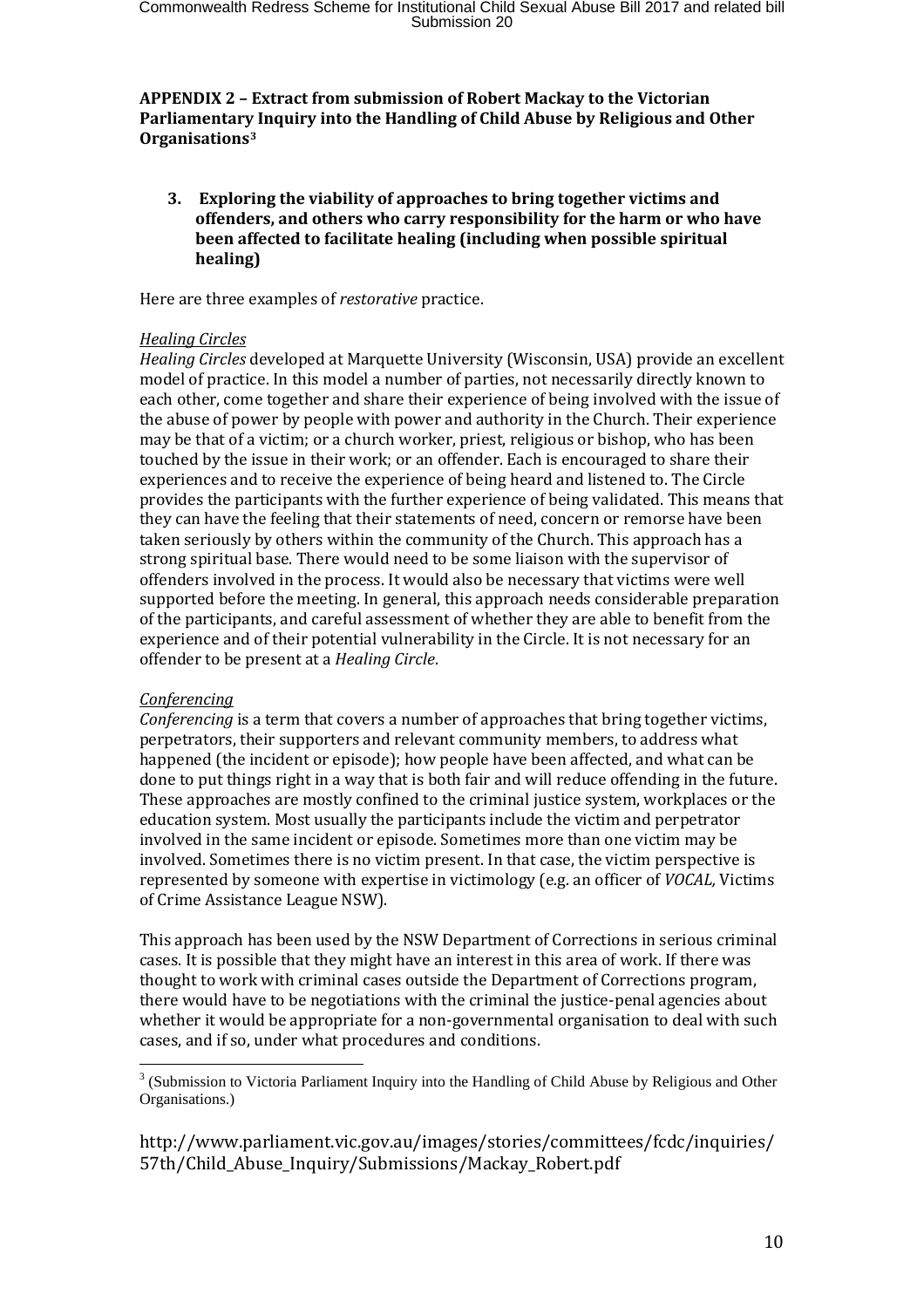The Department of Corrections and the Department of Justice and Attorney General (which provides a form of conferencing for moderate level offences referred by Local Courts) would not be able to address non-serious and non-criminal matters, and it is possible that this approach may be suitable to develop for cases where there are no criminal proceedings, and which there had been, for instance, a breach of trust. For this, there would need to be some liaison with external agencies concerned with the needs of vulnerable groups, including women, gay-lesbian and indigenous groups.

The preparation of participants before a conference is a critical element of the work. Some conferencing models operate with a closely determined 'script'. This means that the contribution of the Facilitator is tightly controlled. There are some difficulties with this method, and it would be advisable to have a more flexible approach to the management of the conference process.

# *Privately facilitated meetings between victims and senior church officials*

This type of meeting would follow a mediation format. Such meetings would occur after legal issues involving the church, the victim and the offender had been settled.

In such a meeting, the victim, possibly accompanied by a supporter, would be empowered to speak directly with a senior member of the clergy, preferably of episcopal rank, about their experience and pain, and to seek personal acknowledgement of their hurt. The church would be facilitated to reaffirm its acknowledgement of responsibility for its handling of clergy sex abuse, to restate its concern for the victim, to reassure them of their innocence, and to recognise the integrity and authenticity of the victim's spiritual journey, even if it has led them outside the church.

## General considerations

## *Taking responsibility*

It is important that the perpetrator accepts responsibility for the offence or abusive act before they are admitted to a *Healing Circle* or a *Conference* process. One issue that is often faced in cases of sexual abuse is that the offender either does not accept responsibility, or that their acceptance of responsibility may be a tactic in an attempt to manipulate the outcome of their case. Those engaged in setting up *Healing Circles* and *Conferences* will need to be very careful in the assessment of an offender's motives for participation.

RJ proposes that all involved in a harmful episode or incident are involved in the process of repairing the harm. Unlike civil mediation, there is a strong expectation that anyone responsible for harm will acknowledge this up-front in the conference or the victimoffender mediation process. A complicating feature for both *Healing Circles* and *Conferences* is that the Church itself may be seen by the victim as having contributed to the abuse or having exacerbated it by the way in which their case has been handled. This introduces a complication to both processes. The resolution of the matter needs to take into account both individual and corporate responsibility ('vicarious liability', if recognised in this type of case).

## *The scope of* Healing Circles *and* Conferences

Following the remarks above, a *Conference* may address, if not settle, the question of corporate liability. However, a *Healing Circle* is not the place for that type of negotiation. It would therefore be necessary that this approach is not seen as a substitute for other forms of negotiation of claims or for the setting up of agreements involving the perpetrator.